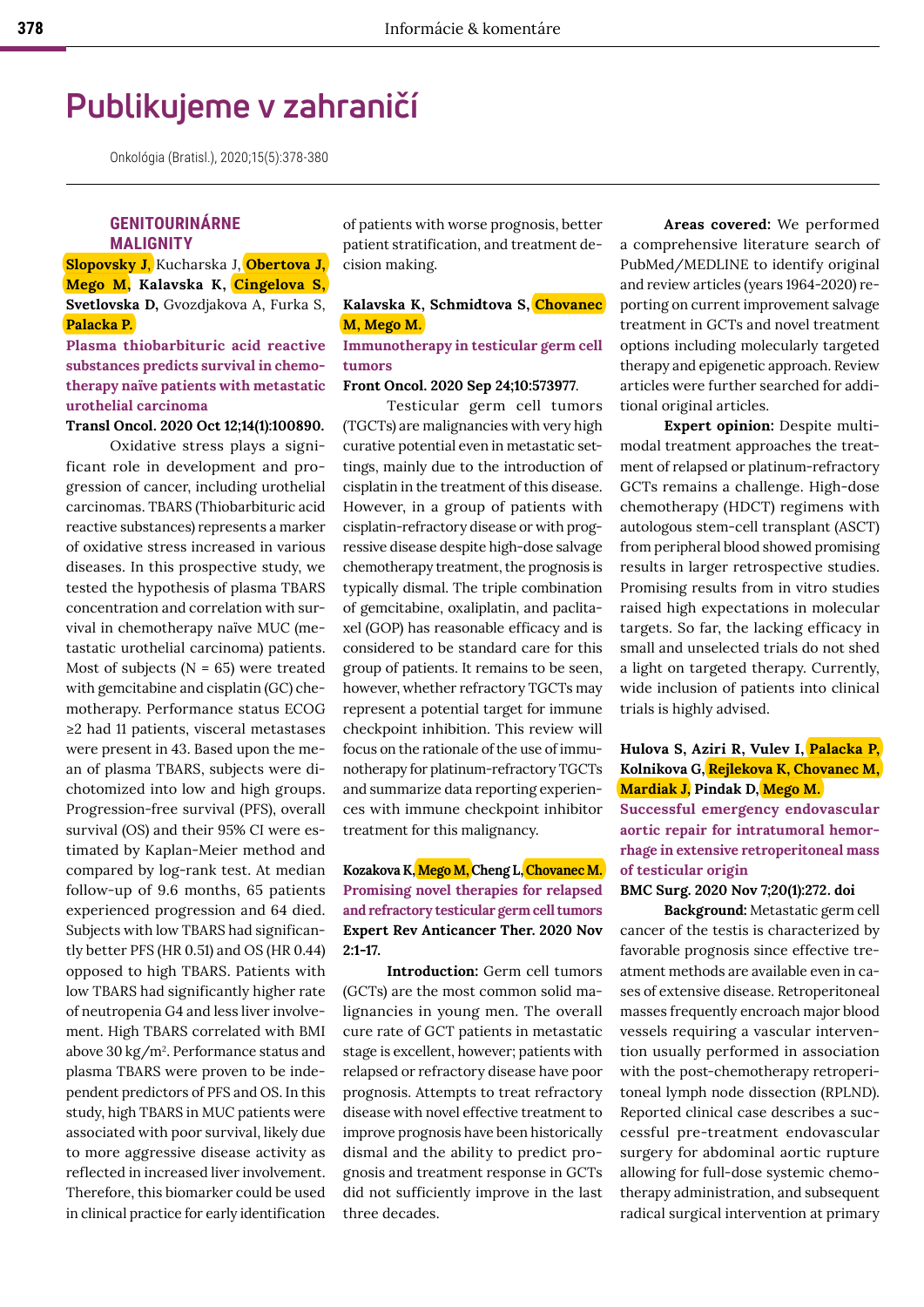tumor site as well as metastatic retroperitoneal lymph node dissection including the reconstruction of inferior caval vein.

**Case presentation:** Patient presented with left-sided testicular tumor and voluminous retroperitoneal mass with vascular involvement. Soon after the patient had been admitted for the first cycle of cisplatin-based chemotherapy, computed tomographic angiography (CTA) revealed a dorsal aortic wall rupture with active extravasation and irregular pseudoaneurysmatic dilatation of the aorta below the leak area. Retroperitoneal intratumoral hemorrhage associated with the bilateral iliac venous thrombosis required an endovascular repair procedure of infrarenal abdominal aorta.

**Conclusions:** Following the successful endovascular aortic repair 3 cycles of BEP (bleomycin, etoposide, cisplatin) regimen were administered with subsequent delayed left radical orchiectomy and RPLND associated with vena cava inferior (VCI) resection. Reconstruction of VCI was originally not deemed necessary as collateral blood flow appeared sufficient, however, intraoperative complications resulted in the need for unilateral VCI reconstruction, using the interposed bypass between right common iliac vein and infrarenal segment of VCI. Histopathologic examination of the attained specimen detected no vital cancer structures. The patient remains disease-free 18 months after the RPLND.

Cheng L, Mann SA, Lopez-Beltran A, **Chovanec M**, Santoni M, Wang M, Albany C, Adra N, Davidson DD, Cimadamore A, Montironi R, Zhang S.

# **Molecular characterization of testicular germ cell tumors using tissue microdissection**

#### **Methods Mol Biol. 2021;2195:31-47**

Testicular germ cell tumors are among the most common malignancies seen in children and young adults. Genomic studies have identified characteristic molecular profiles in testicular cancer, which are associated with histologic subtypes and may predict clinical behavior including treatment responses. Emerging molecular technologies analyzing tumor genomics, transcriptomics, and proteomics may now guide precision management of testicular tumors. Laser-assisted microdissection methods such as laser capture microdissection efficiently isolate selected tumor cells from routine pathology specimens, avoiding contamination from nontarget cell populations. Laser capture microdissection in combination with next generation sequencing makes precise high throughput genetic evaluation effective and efficient. The use of laser capture microdissection (LCM) for molecular testing may translate into great benefits for the clinical management of patients with testicular cancers. This review discusses application protocols for laser-assisted microdissection to investigate testicular germ cell tumors.

# **KARCINÓM PRSNÍKA Dobiasova B, Mego M.**

**Biomarkers for inflammatory breast cancer: diagnostic and therapeutic utility**

#### **Breast Cancer (Dove Med Press). 2020 Oct 14;12:153-163.**

Inflammatory breast cancer (IBC) is a rare and highly aggressive subtype of advanced breast cancer. The aggressive behavior, resistance to chemotherapy, angiogenesis, and high metastatic potential are key intrinsic characteristics of IBC caused by many specific factors. Pathogenesis and behavior of IBC are closely related to tumor surrounding inflammatory and immune cells, blood vessels, and extracellular matrix, which are all components of the tumor microenvironment (TME). The tumor microenvironment has a crucial role in the local immune r09esponse. The communication between intrinsic and extrinsic components of IBC and the abundance of cytokines and chemokines in the TME strongly contribute to the aggressiveness and high angiogenic potential of this tumor. Critical modes of interaction are cytokine-mediated communication and direct intercellular contact between cancer cells and tumor microenvironment with a variety of pathway crosstalk. This review aimed to summarize current knowledge of predictive and prognostic biomarkers in IBC.

**Mego M, Kalavska K, Karaba M, Minarik G, Benca J, Sedlackova T, Gronesova P, Cholujova D, Pindak D, Mardiak J, Celec P. Plasma nucleosomes in primary breast cancer**

#### **Cancers (Basel). 2020 Sep 10;12(9):2587.**

High-dose chemotherapy (HDCT) has curative potential in relapsed/refractory germ cell tumors (GCT). Due to the complexity of this population and the toxicity of HDCT, we evaluated the association between blood-based systemic inflammatory indexes and the outcome of GCT patients undergoing salvage treatment with HDCT in order to define additional prognostic factors able to orient clinical decision. Baseline characteristics, neutrophil-to-lymphocyte ratio (NLR), platelet-to-lymphocyte ratio (PLR), and the systemic immune-inflammation index (SII) of 62 patients undergoing HDCT for GCT were retrospectively collected. The aim is to evaluate the correlation between each inflammatory marker (NLR, PLR, and SII) and response to HDCT, overall survival (OS), and progression-free survival (PFS). Using the receiver operating curve to identify the best cutoff values, it was found that patients with GCT with NLR ≥3.3 and SII ≥844,000 had shorter PFS and inferior OS. In the multivariable analysis including inflammatory markers, the International Prognostic Factor Study Group (IPFSG) risk group, age, and previous line of treatment, NLR ≥3.3 and SII ≥844,000 were identified to be independently associated with shorter PFS and OS. Moreover, NLR, PLR, and SII significantly correlate with overall response to HDCT. Associating IPFSG prognostic score to inflammatory markers at baseline of HDCT may improve prognostic information and could help physicians to make more personalized treatment decisions.

## **KARCINÓM PĽÚC**

**Tancos V, Farkasova A, Kviatkovska Z, Grendar M, Lisková A, Hutka Z, Plank L**. **Non-small cell lung carcinomas with a minor sarcomatoid component and pleomorphic carcinomas are associated with high expression of programmed death ligand 1**

**Pathol Res Pract. 2020 Oct 2;216(12):153238. d**